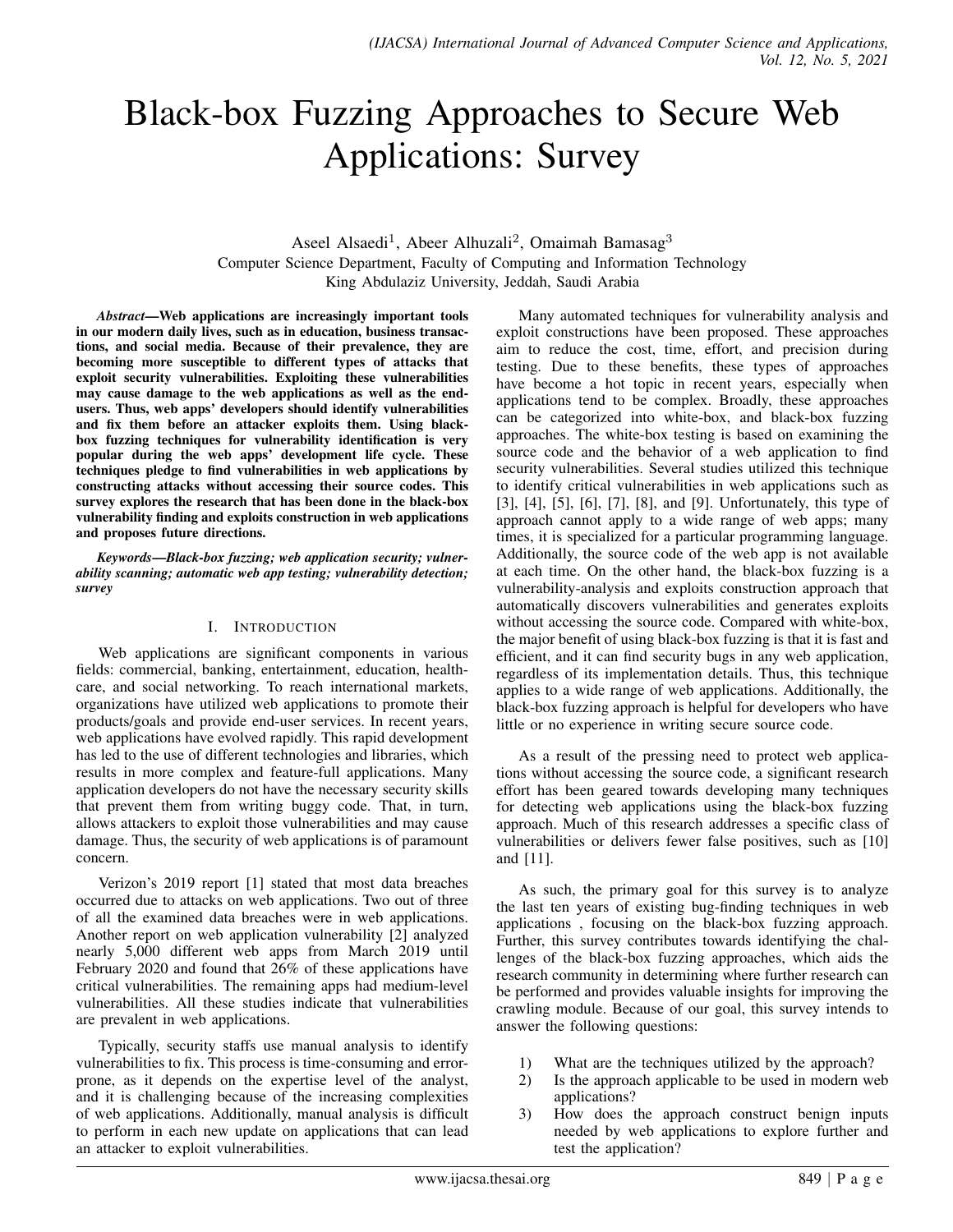This paper is organized as follows. Section 2 provides an overview of the web application and its common vulnerabilities. Section 2 describes a black-box fuzzing approach, and Section 4 analyzes and compares existing approaches. Section 5 discusses the results by identifying current techniques' main weaknesses and then identifying potential research areas. Finally, Section 6 concludes our review.

#### II. WEB APPLICATIONS' ARCHITECTURE AND COMMON VULNERABILITIES

## *A. Web Application Architecture and Characteristics*

The traditional web applications have a three-tier architecture: client-side, server-side, and back-end databases that provide and store the web application data. The client-side part is executed on the user's web browser, allowing the user to interact and communicate with the web application via user inputs, links, etc. The client-side code is written using different technologies such as HTML, JavaScript, and CSS. On the other hand, the server-side is executed on the web server, responding to the client messages and managing the business logic. Server-side code is commonly written in PHP, Java, and so on. The client-side and server-side communicate with each other through messages, which are HTTP requests and responses. To demonstrate how a web application works, Fig. 1 shows a high-level view of how a typical web application works when communicating with the server-side to register a new user. It can be summarized as follows:

- 1) The user opens the web page, which its browser can render, and fills out all the necessary inputs to complete the registration. Filling out inputs on web forms provides interactions between users and browsers that enable users to deal with different input types, such as numeric and text. Once the user has completed the fill-in and submitted the form (usually by clicking the submit button), the inputs are encapsulated into an HTTP request and sent to the server.
- 2) The server-side receives the client request and then processes it.
- 3) The server-side sends the web form data to the database as a query to add the user to the web application list.
- 4) The server-side replies to the user as an HTTP response to the present result.

Today, web applications are getting more complex and dynamic because of the adaptation of different technologies such as AJAX (Asynchronous JavaScript And XML). The web form in our example, as shown in Fig. 2 can dynamically update part of the page to prevent unwanted requests when the data involves errors. It can also change the page's display contents dynamically without waiting for the server-side to deliver a new HTML page.

## *B. Web Applications' Vulnerabilities*

Web applications play critical roles in our lives and are used in various activities and services. Typically, web applications deal with private or sensitive data, which becomes a valuable target for attackers. As shown in Fig. 2, a web application accepts potentiality dangerous inputs since the entered user inputs may include malicious code that harms the application. There are many types of vulnerabilities; in the following, we will focus solely on the most common vulnerabilities.

*1) Cross-Site Scripting:* XSS is a vulnerability executed on the client-side of the web application. The XSS is a code injection that enables the attacker to execute a malicious script (e.g., JavaScript code) in the victim's browser. The exploitation of XSS vulnerability is very dangerous, according to OWASP [12], because the XSS enables the attacker to modify web pages and steal sensitive information such as cookies, session tokens, and users' credentials. There are two classes of XSS attacks: reflected and stored.

- Reflected XSS occurs when the attacker successfully injects a malicious script into an HTTP request. The victim browser receives an HTTP response, including a malicious script, and executes it.
- Stored XSS occurs when an attacker injects a malicious script in content such as post comments and store permanently, often on the database. Suppose that malicious content is retrieved from the database without filtering. In that case, the malicious code will be executed on the victim's browser at all times when any user visits the infected page.

*2) SQL Injection:* SQLI is ranked as the most common injection vulnerability on web applications according to OWASP [12]. It occurs when an attacker manipulates the original logic, semantic, or syntax of an SQL query by using specially designed inputs such as SQL keywords or operators into original queries, which aims to control the back-end databases of the web application. There are two types of SQLI attacks: first-order SQLI and second-order SQLI.

- First-order SQLI The malicious queries are loaded and executed directly on the database.
- Second-order SQLI The crafted input is inserted into the database without sensitization. After that, that malicious content is retrieved without sanitization, which will allow the execution of malicious content.
- III. BLACK-BOX FUZZING APPROACH AS DEFENSIVE TECHNIQUE FOR PROTECTING WEB APPLICATIONS

# *A. Typical Scenario*

The black-box scanner consists of three primary modules: the crawling module, attack module, and analysis module. Crawling is a fundamental component in web application scanners which explores the applications that determine the scanner's capability to identify vulnerabilities. If a vulnerability scanner can discover subtle vulnerabilities on the application's deep locations, this indicates that the scanner has an effective crawling component. To understand how black-box fuzzing works, we will use the following example.

Envision a simple web application with a home page, registration page, and course-view page. As shown in Fig. 3, the user can access the course-view page only after completing the registration process. The crawler starts with a seed URL and extracts all reachable pages. The crawler identifies entry points and analyzes web forms to assign input values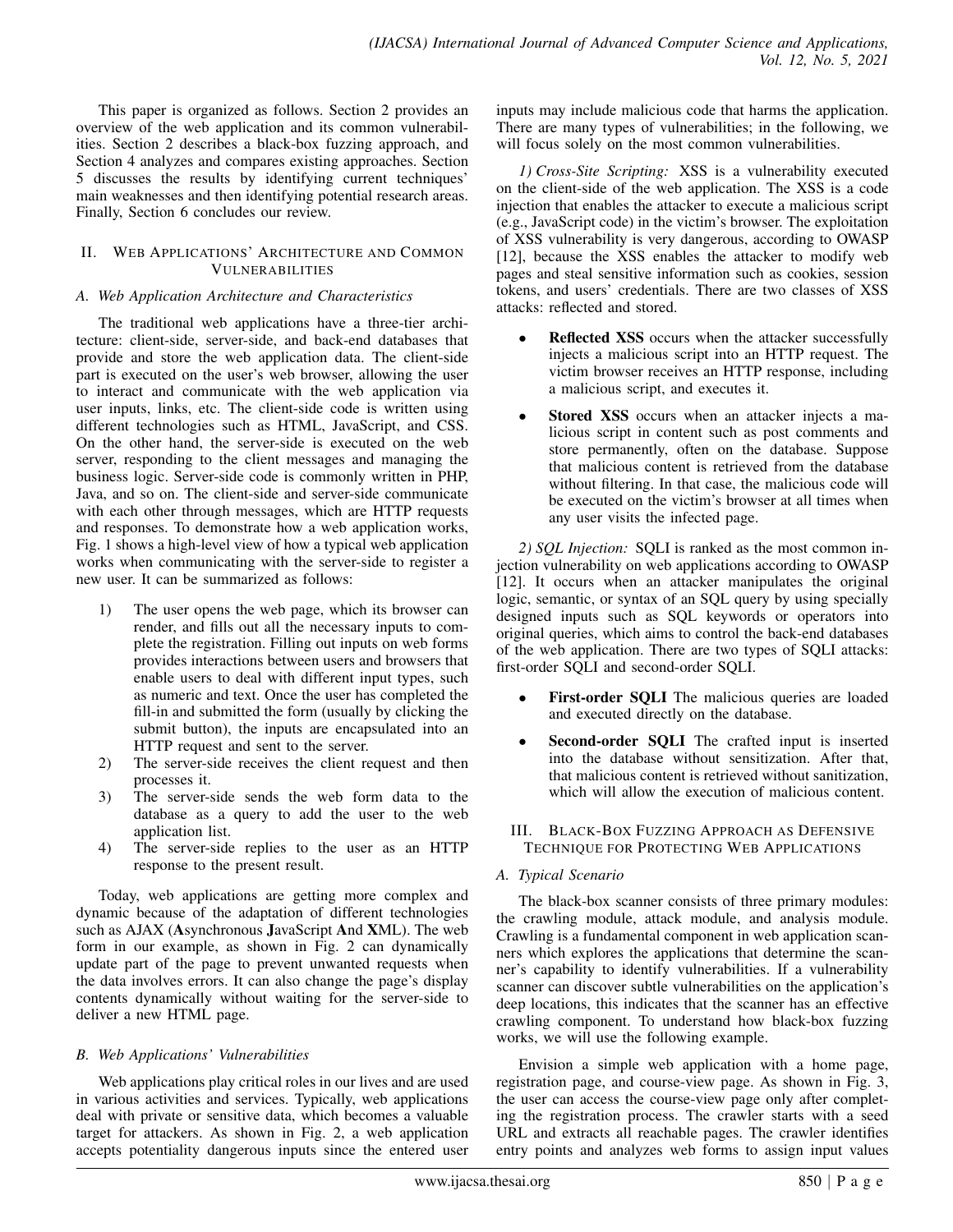





Fig. 2. Web form Input Validation.



Fig. 3. Describes the Navigation Graph of the Example.



Fig. 4. Black-box Fuzzing Approach.

to discover several links on the application [13]. Then, the attack module fuzzes the application using information learned from the crawler. In other words, the attack module produces attack strings for each input or entry points to fuzz the web application. Finally, the analysis module analyzes the response page after launching the attack to determine where the attack string is reflected in the web application and reports the vulnerabilities [13]. In Fig. 4, the analysis module checks if the script code of the XSS attack is executed.

#### *B. Automated Tools*

Many black-box vulnerability scanners, commercial and open-source, are available, all of which have unique characteristics. Here, we review some black-box scanners.

*Acunetix* [14] is a commercial tool for automatic scanning web applications. It crawls web applications, even the AJAX-heavy ones. It provides different technologies, such as AcuSensor, to increase coverage and obtain higher accuracy for some vulnerabilities, such as accessing the application's source code. It discovers a wide range of vulnerabilities, such as XSS, SQLI, and so on.

*AppSpider* [15] is a commercial tool to find security bugs automatically. It complies with sophisticated technologies of modern web applications such as AJAX. It has discovered more than 95 attacks, including the OWASP Top 10 vulnerabilities [12]. It can construct values for web forms based on test cases and modify them to belong to different languages and more values.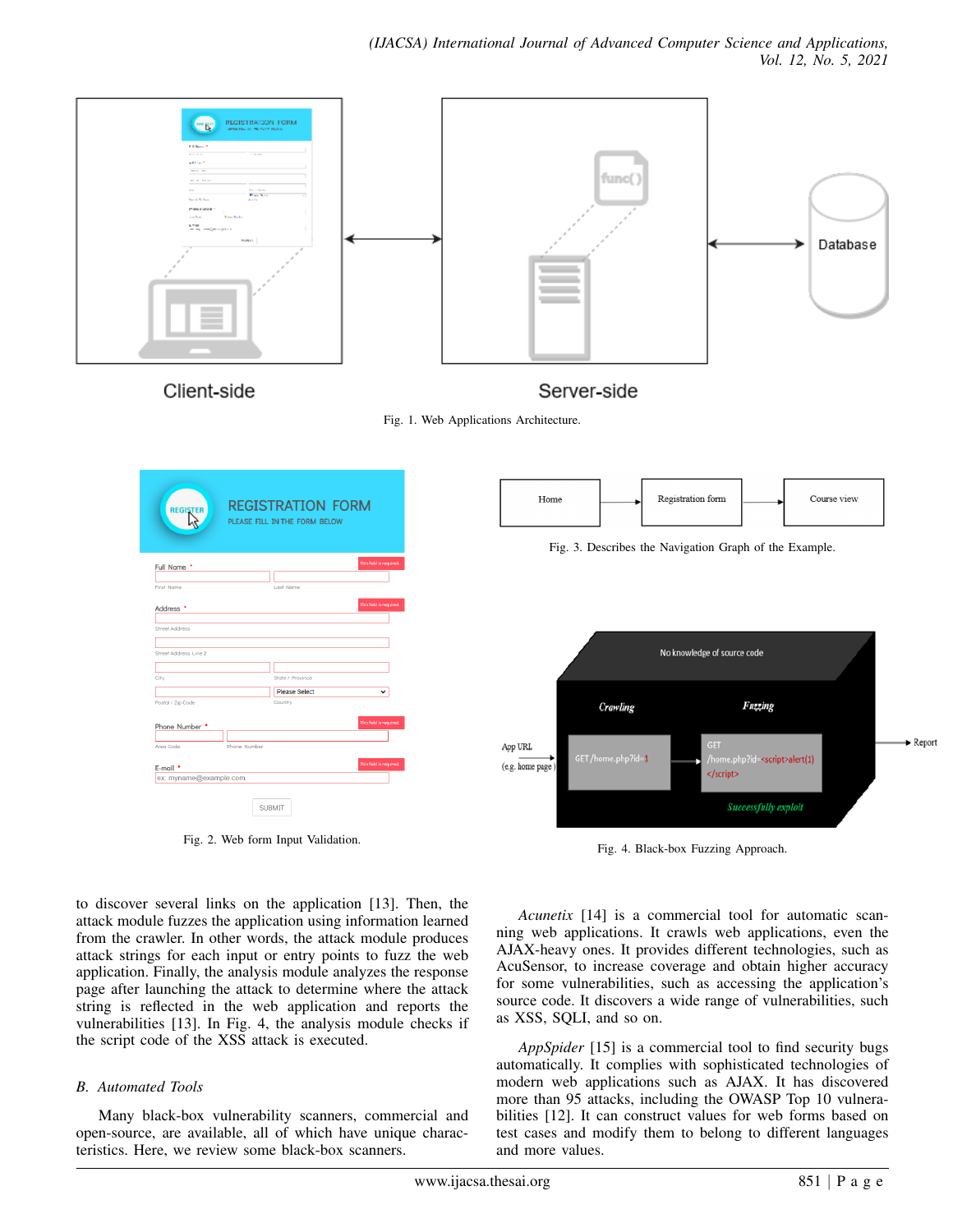*Burp Suite Professional* [16] is a commercial tool that web application scanners provide as part of their features. The scanner covers the most vulnerabilities on OWASP [12], such as XSS, SQLI, XPath, and so on. It has an advanced crawler that discovers vulnerabilities behind advanced JavaScript and dynamic features. It also constructs inputs for forms randomly and uses an intelligent manner to determine what fields are encountered on the page. It provides the ability to tune the configuration of the security test.

*Nessus Professional* [17] is a commercial vulnerabilities scanner. It can identify vulnerabilities accurately because of its high crawling coverage adapting different technologies to support modern web applications, including Ajax. Additionally, it scans at high speed and has very low false positives.

*Netsparker* [18] is a commercial web-vulnerability scanner that aims to identify different types of vulnerabilities such as XSS, SQLI, and so on. The crawler can handle different technologies, regardless of their complexity, platform, or architecture. Hence, it can be used for scanning modern web applications. The power of the tool is developed to identify vulnerabilities and gain nearly zero false positives precisely.

*Grabber* [19] is a free and open-source web-applicationvulnerability scanner. It discovers security bugs involving XSS, SQLI, file inclusion, backup files, simple Ajax, and JS sourcecode analyzer. It scans the web application automatically by identifying the application's entry points into which the data can be injected. It is suitable to use for scanning small web applications.

*Vega* [20] is a free and open-source web-application scanner. It discovers many vulnerabilities, including SQLI, XSS, remote file inclusion, shell injection, and so on. The Vega crawler can extract URLs and forms and automatically constructs inputs for web applications. Further, it gives the user an additional feature to work as a proxy and be semi-automated to maximize the crawling coverage of web applications.

*W3AF* (Web Application Attack and Audit Framework) [21] is a free and open-source vulnerability scanner. It discovers different types of vulnerabilities, including XSS and SQLI. Further, the crawler module extracts URLs and forms, and it uses an intelligent manner to give a fake value based on developers' knowledge of the tool.

*Wapiti* [22] is a free and open-source web-vulnerability scanner. It identifies various vulnerabilities, such as XSS, XXE, XPath, SQLI, and so on. The tool works in this way: the crawler extracts the URLs and forms from HTML, Flash, and basic JavaScript. After that, it launches a payload of attacks on the scripts and forms gained from the crawler to determine vulnerable locations. Finally, it generates reports to show the vulnerabilities and their locations. The crawler support fills form through some placeholder values that are consistent with most policies for web applications.

*WFuzz* (the Web Fuzzer) [23] is a free and open-source web-application-vulnerability scanner. It is designed to perform brute-force attacks against web applications. It can find the essential web pages that are difficult to reach through normal browsing. It also discovers XSS, SQLI, and XXE attacks on GET and POST parameters. Table I shows an overview of the existing web application scanners in the blackbox fashion.

TABLE I. SUMMARY OF THE CHARACTERISTICS OF BLACK-BOX WEB APPLICATION SCANNERS

| Name                         | License     | Price starts at | Dynamic features |  |
|------------------------------|-------------|-----------------|------------------|--|
| Acunetix [14]                | commercial  | \$4,500         |                  |  |
| AppSpider $\sqrt{15}$        | commercial  | \$2000          |                  |  |
| Burp Suite Pro. [16]         | commercial  | \$399           |                  |  |
| Nessus Pro. [17]             | commercial  | \$3,438.50      |                  |  |
| Netsparker [18]              | commercial  |                 |                  |  |
| Grabber [19]                 | open-source | N/A             | $^\star$         |  |
| Vega $[20]$                  | open-source | N/A             | $\times$         |  |
| w3af [21]                    | open-source | N/A             | $\times$         |  |
| Wapiti [22]                  | open-source | N/A             | $\times$         |  |
| WFuzz [23]                   | open-source | N/A             | $\times$         |  |
| • Not Provided by the Vendor |             |                 |                  |  |
| $\pm$ Dortially Cunnort      |             |                 |                  |  |

 $\star$  Partially Support

## IV. BLACK-BOX FUZZING RESEARCH APPROACHES

To develop an effective black-box fuzzing approach, the increase in crawling coverage has become significant. Thus, this section analyzes the existing primary research in this domain and answers the previously mentioned questions.

## *Question 1: What are the techniques utilized by the approach?*

Many approaches have been used to improve the coverage of the crawler to detect web applications in a black-box fashion. By answering this question, it will be possible to identify the approach and determine if there are any contributions or limitations of these approaches, as the following:

Bisht et al. [24] proposed an approach to detect serverside parameter tampering vulnerabilities in web applications. It is based on extracting constraints from the web forms (i.e., client-side) and uses constraint solving technology to generate test cases that expose the parameter tampering opportunities.

Doupé *et al.* [25], these authors proposed an approach that aimed to enhance the crawling of black-box scanners to discover a wide range of vulnerabilities. Their approach is based on capturing the changes in the application states and using the changes discovered to enhance the crawling coverage. However, their approach does not handle dynamic contents implemented by AJAX. Additionally, it does not support enhanced form submission.

Djuric [26] developed a tool called SQLIVDT to generate SQLI against web applications. His approach uses two types of crawling, which are automated and manual, to identify all the gateways to web applications and can be used to execute SQLI. However, this approach handles dynamic features manually via proxy.

Li and Xue [27] capture web applications' behavior as a finite state machine (FSM) and discover logic-flow vulnerabilities from the difference between the FSM of the expected behavior of an application without bugs and the actual FSM. However, their approach cannot handle dynamic contents.

Pellegrino *et al.* [28] proposed a semi-automated scanner that aims to expand the code coverage of web applications. It uses dynamic analysis on the client-side code to handle JavaScript-based web applications. As a result of this work,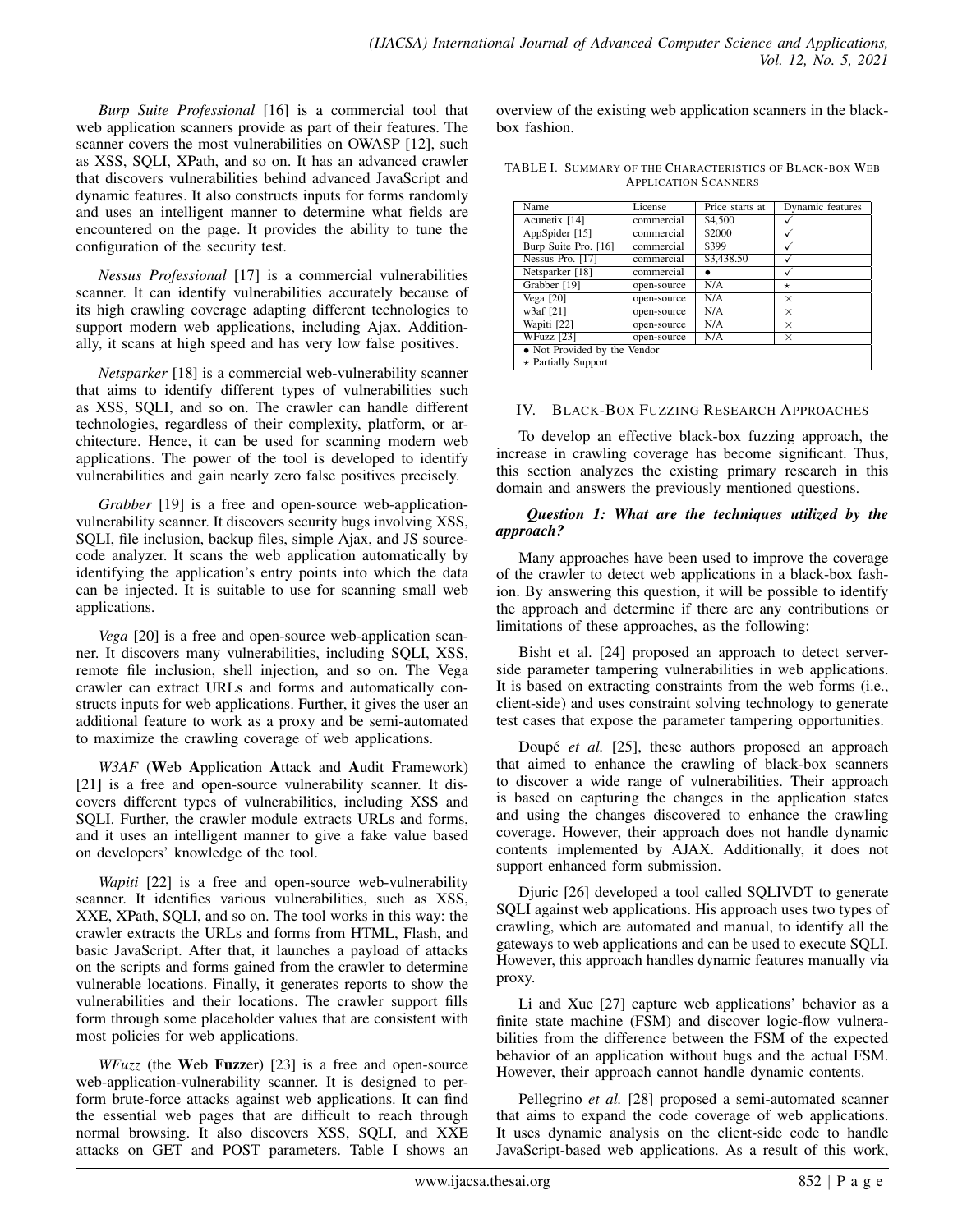the author improved the crawling coverage by more than 86% compared to other tools. However, this research's primary goal is to analyze the client-side of dynamic web applications without adept form submission. Moreover, this approach is limited to finding XSS vulnerabilities.

Muñoz *et al.* [29] proposed a novel approach to maximize the crawler's code coverage. Their approach is based on analyzing web forms to extract fields that fill with appropriate values from external sources. In general, this approach cannot guarantee that the application's server-side will accept the constructed input values.

Deepa *et al.* [30] proposed *DetLogic* to improve the crawler by discovering the logic vulnerabilities in web applications. *DetLogic* acts as a proxy between the client-side and serverside of the applications that utilizes the information coming from the server to model web application behavior as a finite state machine (FSM). Logical constraints are then constructed from the FSMs to launch attacks. However, their approach is more applicable to static web applications rather than modern web applications. Additionally, this approach does not handle modern web forms that include certain restrictions on the form inputs.

Deepa *et al.* [31] proposed an approach to detect XQuery and parameter-tampering vulnerabilities in XML-databasebased applications. Their approach aims to reduce false alarms and expand the coverage of crawlers. To achieve more web exploration, it analyzes the client-side code to handle the constraints of the web forms. However, their approach is limited to find few types of vulnerabilities.

Koswara *et al.* [32] developed *W3AF*+ that extends their basic functionality from *W3AF*[21]. The authors developed a traditional crawler to adapt their method to handle dynamic web applications (e.g., Ajax applications). Their method depends on recording changes of the inner states on the applications. They handle the dynamic application by extending their crawler via capturing the changes caused by the event generator and saving the new state of the resulting DOM in the original state machine when it differs from the current state. However, their method is restricted to *on-click* event.

Liu *et al.* [33] developed a tool to increase the crawler coverage of the scanner via filling the required information, such as login forms, through giving correct values by the user when the crawler gives the user an instruction to complete. However, this approach cannot guarantee that the application's server-side code will accept the constructed input values.

Aliero *et al.* [34] proposed an SQLIVS tool that aims to maximize the coverage of crawlers to find subtle vulnerabilities and minimizes false alarms. Their approach is based on analyzing different HTTP responses to determine the presence of SQLI vulnerabilities.

Eriksson *et al.* [35] proposed a tool, *Black Widow*, to maximize the code coverage of black-box-vulnerability scanners in web applications. Their approach is based on capturing the application's inner state to identify the sinks and sources and enhancing the navigation model to navigate more dynamic workflows. However, their approach is limited to finding XSS vulnerability and construct inputs on forms randomly.

## *Question 2: Is the approach applicable to be used in modern web applications?*

Generally, modern web applications have many dynamic features that appear when rendering applications at runtime. These features can generate a change in the pages' DOM, which includes generating contents dynamically, such as forms, links, and so on. Consequently, these DOM changes can affect the navigation graph of the web application, which may impact finding the vulnerable path and, therefore, lead to miss vulnerabilities. Table II shows a comparison of the approaches regarding the adaptation of dynamic features on their crawling.

TABLE II. COMPARISON OF THE APPROACHES REGARDING ADAPTATION DYNAMIC FEATURES

| Approach | <b>Dynamic</b> features |
|----------|-------------------------|
| [24]     | $\times$                |
| [25]     | $\times$                |
| $[26]$   |                         |
| [27]     | $\times$                |
| $[28]$   |                         |
| [29]     |                         |
| [30]     | X                       |
| [31]     | X                       |
| $[32]$   |                         |
| $[33]$   |                         |
| [34]     | X                       |
| [35]     |                         |

### *Question 3: How does the approach construct benign inputs needed by web applications to explore further and test the application?*

Traditionally, constructing inputs for web forms that mimic user interaction with web applications has been done mostly manually or randomly. Filling forms enable users to deal with different types of inputs, such as numeric, text, etc. This variety of input restrictions makes the automatic construction of the correct inputs challenging. Thus, web application analyses infer the required inputs to be generated to explore the application's workflow and find more vulnerabilities. Table III shows a comparison of the approaches regarding constructing inputs on their crawling.

TABLE III. COMPARISON OF THE APPROACHES REGARDING CONSTRUCT INPUTS ON THEIR CRAWLING

| Approach           | Input generation            |
|--------------------|-----------------------------|
| [24]               | constraint solver           |
| [25]               | database (external sources) |
| $[26]$             | user                        |
| [27]               | N/A                         |
| [28]               | N/A                         |
| [29]               | external sources            |
| [30]               | constraint solver           |
| $\lceil 31 \rceil$ | constraint solver           |
| $[32]$             | N/A                         |
| $[33]$             | user                        |
| [34]               | N/A                         |
| $[35]$             | random                      |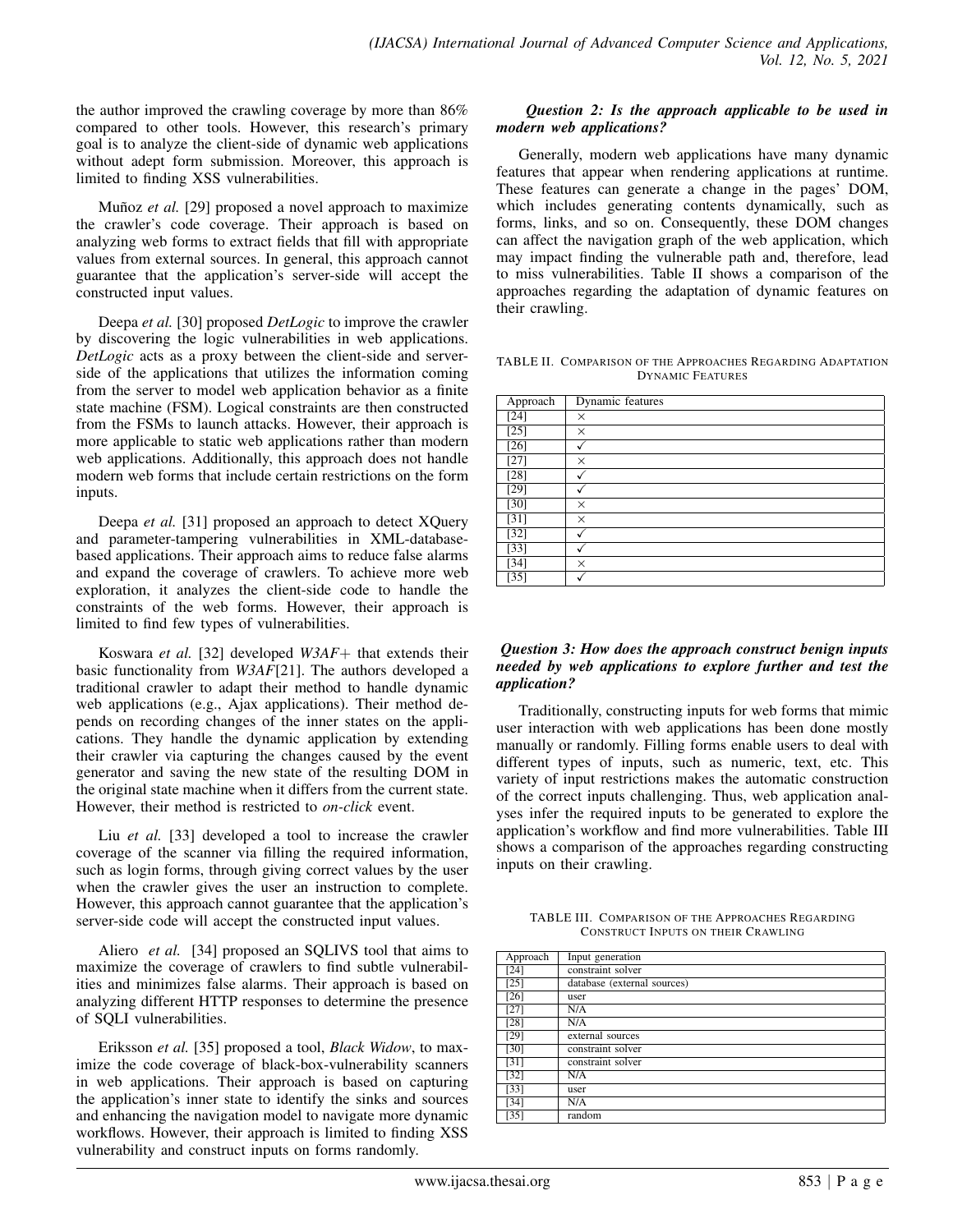#### V. DISCUSSION

Many researchers focus their efforts on discovering security bugs on the web app before attackers exploit them. In Section IV, we discussed several research efforts tackling the challenge of code coverage on the black-box fuzzing approach. We found that the crawling module of the black-box fuzzing approach is a significant challenge in modern web applications. The first limitation is that many existing research systems still suffer from shallow coverage of the black-box fuzzing approach due to difficulties in handling the dynamic features of modern web apps. Unless the crawling module of the black-box fuzzing approach can support dynamic features such as JavaScript, it is difficult for that fuzzer to analyze most modern web applications that may include critical vulnerabilities behind elements generated on the fly. As shown in Table II, the results indicate that there are no significant differences between studies on supporting dynamic features. In fact, most of the previous studies that handle contents generated dynamically are limited to specific types of events. The second limitation that has hampered crawling involves the design of web forms. Input validation with its restrictions makes it difficult for an automatic generation to fill inputs correctly and submit them to the server-side code. Due to this limitation, the scanners fail to find vulnerabilities in deep locations in web application structures. As shown in Table III, several techniques used to construct input on forms, which do not guarantee that the values will be accepted by the server code, for all previous techniques except [24], [30] and [31]. To precisely infer valid inputs, the study [24], [30], [31], [8], and [9] use constraint solver to construct inputs on the forms by deriving constraints of HTML form inputs.

As a result, the black-box fuzzing approach can achieve better performance when considering the inner state of applications, dynamic features, and input generation. An intriguing research direction is exploring how to combine existing techniques to overcome these limitations and produce a fully automatic scanner in a black-box fashion.

#### VI. CONCLUSION

This paper reviews recent and existing techniques regarding black-box fuzzing to discover vulnerabilities. Our survey shows that new technologies and programming capabilities have accelerated the evolution and the complexity of web applications. As a result, automatically analyzing web apps for security purposes becomes more challenging. Additionally, we found that the crawling module of black-box fuzzing approaches still suffers from shallow coverage, which affects identify vulnerabilities on dynamic web applications. Improved crawling module of the black-box fuzzing approach to include dynamic features is necessary to assist the crawler in discovering more links and, therefore, find more vulnerabilities. Further, it is necessary to consider the practical approaches for input generation that can analyze web forms and infer their restrictions to generate correct input values automatically.

As far as these issues, the central problem of the blackbox fuzzing approaches is how to deal with these challenges to enhance performance, which leads us to propose another area where black-box scanners should be improved.

#### **REFERENCES**

- [1] Verizon, "White paper: 2019 data breach investigations report," Verizon Business, Tech. Rep., 2019. [Online]. Available: https://enterprise.verizon.com/resources/reports/2019-databreach-investigations-report.pdf
- [2] Acunetix, "White paper: Acunetix web application vulnerability report 2020," Acunetix, Tech. Rep., 2020. [Online]. Available: https://www.acunetix.com/acunetix-web-application-vulnerabilityreport/
- [3] M. C. Martin and M. S. Lam, "Automatic generation of xss and sql injection attacks with goal-directed model checking." in *17th* {*USENIX*} *Security Symposium*, 2008, pp. 31–44.
- [4] G. Wassermann, D. Yu, A. Chander, D. Dhurjati, H. Inamura, and Z. Su, "Dynamic test input generation for web applications," in *Proceedings of the 2008 international symposium on Software testing and analysis*, 2008, pp. 249–260.
- [5] A. Kieyzun, P. J. Guo, K. Jayaraman, and M. D. Ernst, "Automatic creation of sql injection and cross-site scripting attacks," in *2009 IEEE 31st international conference on software engineering*. IEEE, 2009, pp. 199–209.
- P. Bisht, T. Hinrichs, N. Skrupsky, and V. N. Venkatakrishnan, "Waptec: Whitebox analysis of web applications for parameter tampering exploit construction," in *Proceedings of the 18th ACM Conference on Computer and Communications Security*, ser. CCS '11. New York, NY, USA: Association for Computing Machinery, 2011, p. 575–586. [Online]. Available: https://doi.org/10.1145/2046707.2046774
- [7] S.-K. Huang, H.-L. Lu, W.-M. Leong, and H. Liu, "Craxweb: Automatic web application testing and attack generation," in *2013 IEEE 7th International Conference on Software Security and Reliability*. IEEE, 2013, pp. 208–217.
- [8] A. Alhuzali, B. Eshete, R. Gjomemo, and V. Venkatakrishnan, "Chainsaw: Chained automated workflow-based exploit generation," in *Proceedings of the 2016 ACM SIGSAC Conference on Computer and Communications Security*, 2016, pp. 641–652.
- [9] A. Alhuzali, R. Gjomemo, B. Eshete, and V. Venkatakrishnan, "{NAVEX}: Precise and scalable exploit generation for dynamic web applications," in *27th* {*USENIX*} *Security Symposium (*{*USENIX*} *Security 18)*, 2018, pp. 377–392.
- [10] M. N. khalid, M. Iqbal, M. T. Alam, V. Jain, H. Mirza, and K. Rasheed, "Web unique method (wum): An open source blackbox scanner for detecting web vulnerabilities," *International Journal of Advanced Computer Science and Applications*, vol. 8, no. 12, 2017. [Online]. Available: http://dx.doi.org/10.14569/IJACSA.2017.081254
- [11] F. Duchene, S. Rawat, J.-L. Richier, and R. Groz, "Kameleonfuzz: evolutionary fuzzing for black-box xss detection," in *Proceedings of the 4th ACM conference on Data and application security and privacy*, 2014, pp. 37–48.
- [12] OWASP TOP 10, "Owasp top ten web application security risks owasp," 2021. [Online]. Available: https://owasp.org/www-project-topten/
- [13] A. Doupé, M. Cova, and G. Vigna, "Why johnny can't pentest: An analysis of black-box web vulnerability scanners," in *International Conference on Detection of Intrusions and Malware, and Vulnerability Assessment*. Springer, 2010, pp. 111–131.
- [14] acunetix. Acunetix web vulnerability scanner. [Online]. Available: https://www.acunetix.com/
- [15] Rapid7. Appspider application scanner. [Online]. Available: https://www.rapid7.com/products/appspider/
- [16] PortSwigger. Burp suite application security testing software. [Online]. Available: https://portswigger.net/burp
- [17] Tenable. Nessus professional vulnerability assessment. [Online]. Available: https://www.tenable.com/products/nessus
- [18] Netsparker. Netsparker web vulnerability scanner. [Online]. Available: https://www.netsparker.com/
- [19] R. Gaucher. Grabber. [Online]. Available: http://rgaucher.info/beta/grabber/
- [20] Subgraph. Vega vulnerability scanner. [Online]. Available: https://subgraph.com/vega/index.en.html
- [21] w3af. w3af web application attack and audit framework. [Online]. Available: http://w3af.org/